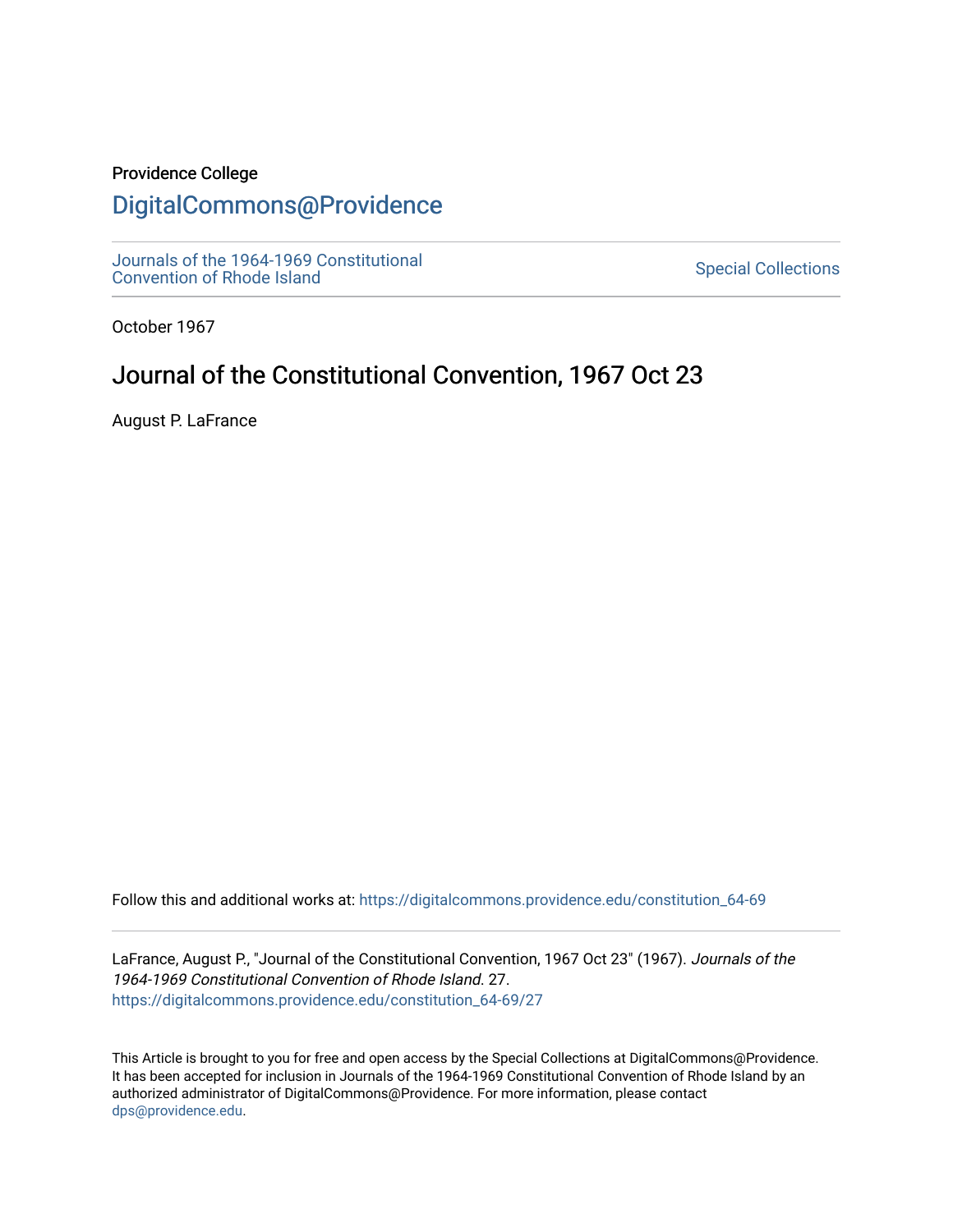### **State of Rhode Island and Providence Plantations**

# **JOURNAL OF THE CONSTITUTIONAL CONVENTION**

Providence, Rhode Island October 23, 1967

The Convention was called to order by Mr. Dennis J. Roberts, Chairman, at  $2:11$   $P.M.$ 

The roll of delegates was called; there were 74 present and 24 absent.

Absentees were Mr. Appolonia, Mrs. Barber, Messrs. Beauchemin, Bride, Mmes. Capuano, Castiglia, Messrs. Colbert, DeCiantis, Dyl, Dodge, Fanning of Providence, Gallagher, Gorham of Foster, Gorham of Scituate, Mmes. Hager, Lacroix, Lambros, Messrs. Moon, Mulligan, Murphy of Warren, Murphy of Coventry, Parrillo, Stapleton and Toolin.

The names of the absentees were called.

On motion of Mr. Wexler, seconded by Mr. Cochran, the reading of the Journal of the previous day was dispensed, on a voice vote.

#### COMMUNICATIONS

The Chairman announced receipt of the following communications:

From the Women's Christian Temperance Union of Rhode Island Incorporated relative to retention of the ban on lotteries.

From the Cranston Democratic City Committee relative to amendments by the Convention concerning wire tapping, lottery ban, legislative pay, home rule, terms of elected state officials and date of special election.

The communications were read.

### UNFINISHED BUSINESS

At adjournment of the previous session there was pending on reconsideration the following:

CONSTITUTION OF THE STATE OF RHODE ISLAND AND PROVIDENCE PLANTATIONS (Proposal No. 20, Substitute C; 25; 26, Substitute B; 27, Substitute B 28, 29, Substitute B: 30, Substitute B: 31, Substitute B: 32, Substitute B; 33, Substitute B; 34, Substitute B; 35, Substitute C; 36; 37; 39, Substitute A; 41, Substitute B; 155, Substitute D; 171, Substitute C; 190, Substitute B)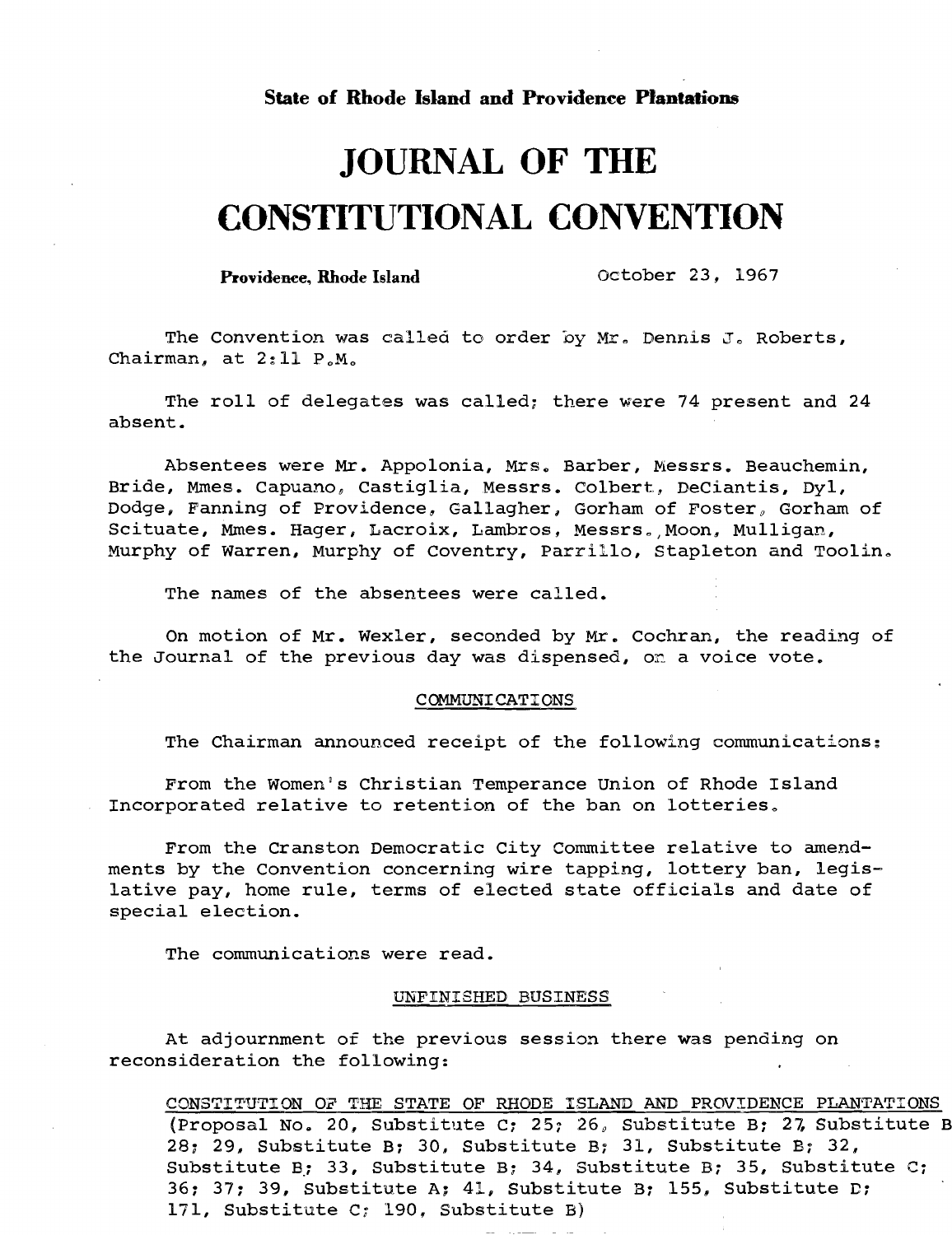Mr. Doris, on behalf of himself and several other delegates, offered a series of written motions to amend.

The Chairman suggested that other delegates also offer their written motions to amend and that all of such motions would be arranged for consideration in such order as their subject matter might bear to the order of the document.

Written motions to amend were offered by Messrs. Pickard, Nathanson, LaSalle, O'Donnell, Wexler, Fanning of Cumberland and Roberts.

The following written motion to amend was read:

"1 move to amend Section 6 of Article I by changing the period at the end of the section to a semi-colon and adding the following:

'and no orders and warrants for such interceptions shall issue except for evidence of such criminal offenses as the general assembly shall authorize and in compliance with the conditions and procedures prescribed by law and on complaint in writing, upon probable cause, supported by oath or affirmation and particularly identifying the means of communication and the person or persons whose communications are to be intercepted.'"'

> John F. Doris Eugene F. Cochran Hugo L. Ricci John P. Cooney Paul F. Murray Thomas R. DiLuglio Kevin K. Coleman Samuel C. Kagan Thomas D. Pucci Norman E. Bizier Osias Cote

Mr. Doris, seconded by Messrs. Cote, Bizier, Cochran, Wrenn, McGrath, SaoBento, Foster, Murray, McCabe, Lallo, DiLuglio, and Cooney, moved passage of the motion.

The motion was debated.

Mr. Fanning of Cumberland, seconded by Messrs. LaSalle and Cunningham, moved that the motion to amend be committed to the Committee on Personal Liberties.

Mr. Doris, seconded by Messrs. Cote and Bizier, moved that the motion to commit be laid on the table.

On a division vote the motion to lay on the table prevailed, 63 delegates voting in the affirmative and 4 delegates in the negative.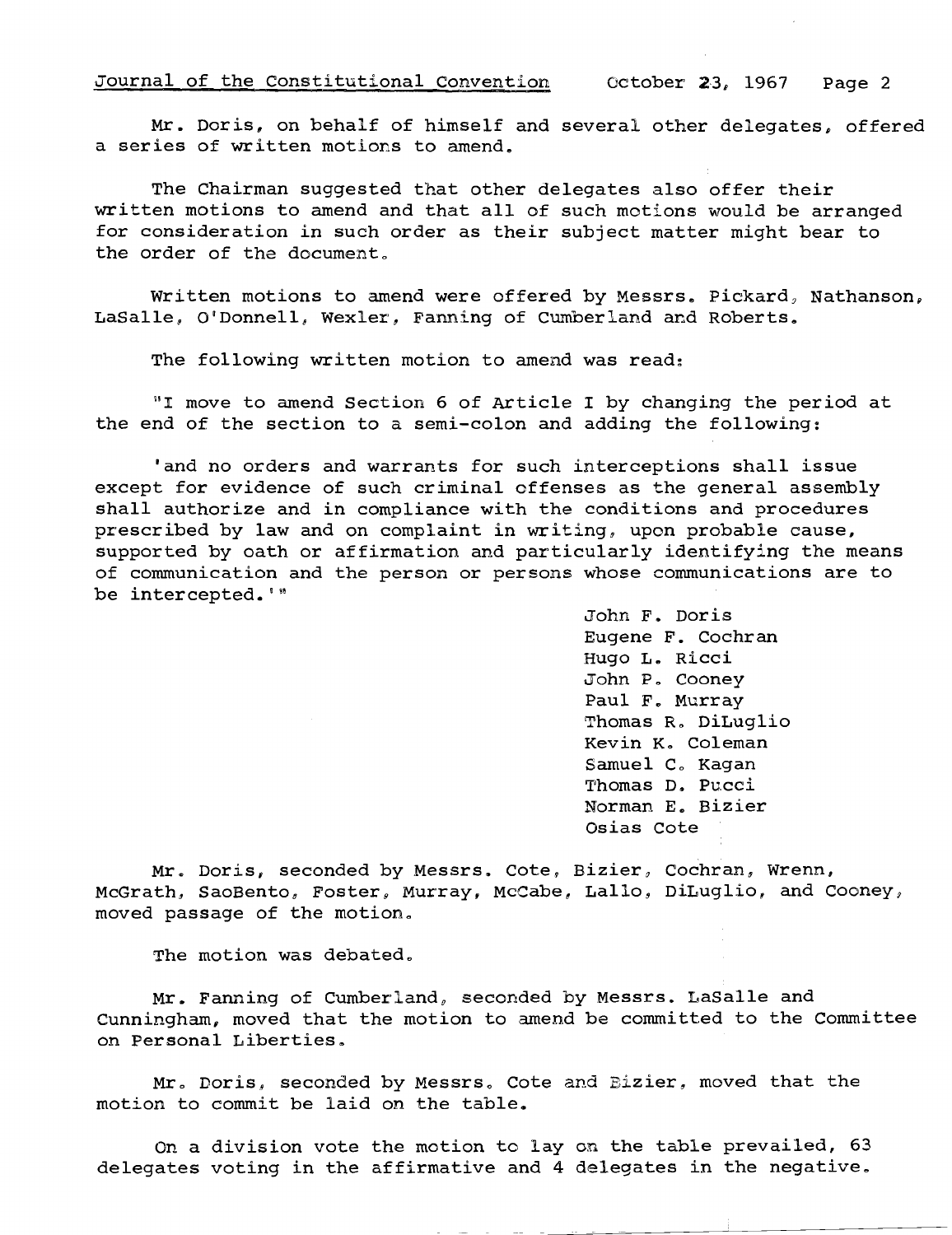The debate on the motion continued.

The motion to amend prevailed on a roll call vote, 67 delegates voting in the affirmative, 5 delegates voting in the negative and <sup>26</sup> delegates absent or not voting as follows:

AYES -- <sup>67</sup>

Baccari - Providence Kagan - Providence Belhumeur - Central Falls Kanakry - Pawtucket Bevilacqua - Providence The Renyon - West Greenwich Bizier - Central Falls LaFrance - Pawtucket Bissonnette - Woonsocket Lallo-- Westerly Canna - Bristol Laporte - Burri11vi11e Cannon - Providence Lawrence - Providence Chaharyn - Woonsocket Maiining - Cumberland Cochran - Providence McCabe - Pawtucket Colaneri - Providence McGrath - Providence Coleman - Woonsocket McKinnon - Pawtucket Cooney - Providence McKiernan - Providence Corcoran - Middletown Merolla - Providence Cote - Pawtucket Murphy - Tiverton Crandall - Hopkinton Murray - Newport Cunningham - Pawtucket Nathanson - Warwick Delehanty - Newport Crtoleva - Providence DiLug1io - Johnston Pe11 - Newport DiSandro - Narragansett Pickard - East Greenwich Do1bashian - Portsmouth Prince - Woonsocket Doris - Woonsocket **Principe - Bristol** Fanning - Cumberland **Pucci - Providence** Feeney - East Providence Ricci - Providence Fontaine - Woonsocket and Roberts - Providence Gallogly - Providence Smart - Lincoln Gammino - Providence<br>Gates - South Kingstown Vacca - Smithfield Gates - South Kingstown Gmelin - Charlestown Viall - East Providence Giangiacomo - Providence Wexler - Providence Giguere - Woonsocket Willey - Barrington

Foster - Pawtucket SaoBento - East Providence Foster - North Kingstown Sherry - North Smithfield Geoffroy - West Warwick Warren - North Providence Wrenn - Providence

Greenhalgh - Glocester Macari - Cranston

NOES **--** <sup>5</sup>

LaSalle - Warwick Matzner - Providence Pu1ner - Cranston

ABSENT OR NOT VOTING -- 26<br>ck Bride - Warwick  $Appolonia - West Warwick$ Barber - Westerly Capuano - Woonsocket Beauchemin - Pawtucket Castiglia - Cranston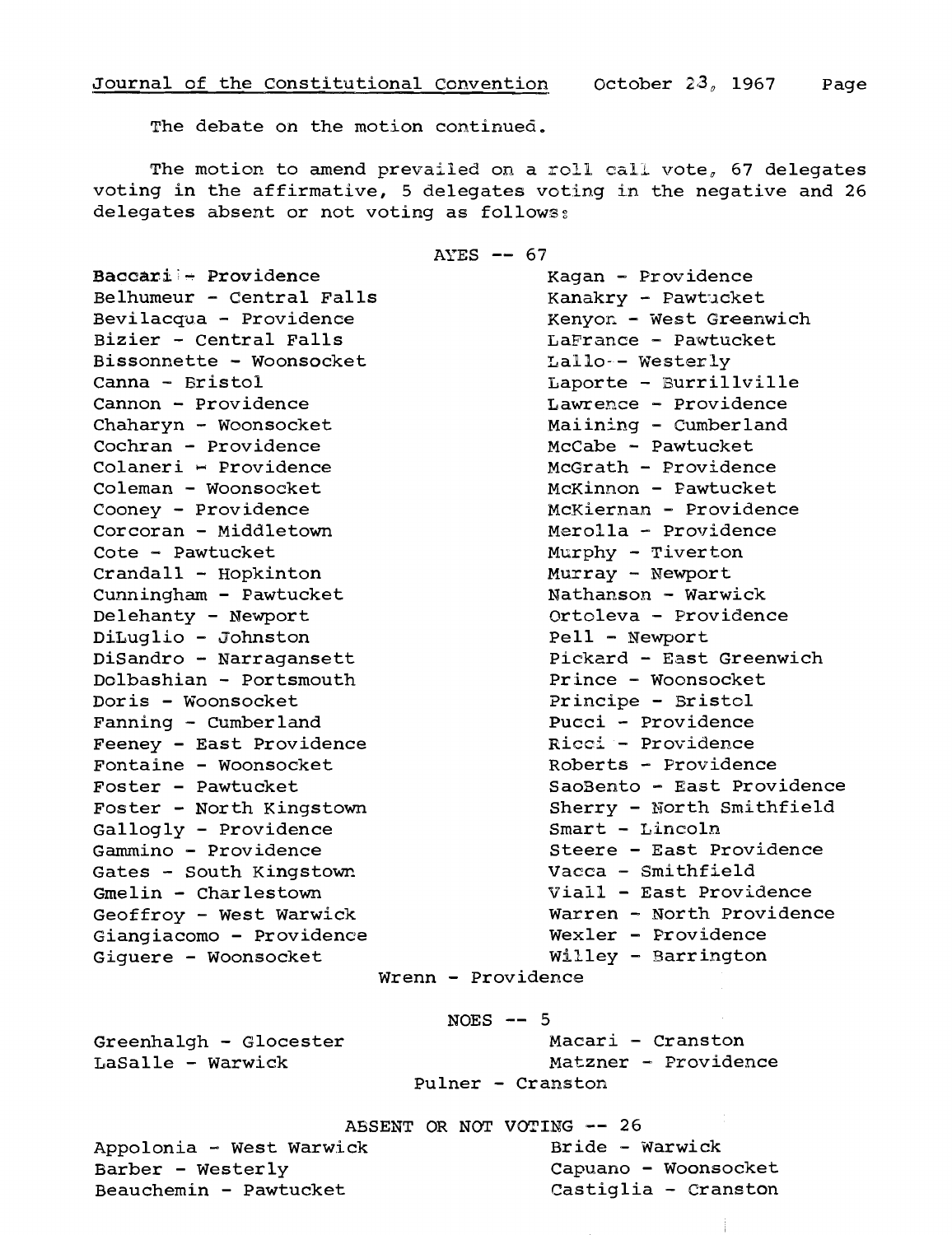ABSENT OR NOT VOTING - 26 (Cont.) Colbert - Cranston Lambros - Providence DeCiantis - West Warwick Martin - Pawtucket  $Dy1 - Central$  Falls ... . Moon - Exeter Dodge - New Shoreham Mulligan - Central Falls Fanning - Providence Murphy - Warren Gallagher - Jamestown Murphy - Coventry Gorham - Foster **Community** O'Donnell - Providence Gorham - Scituate **Parrillo - Providence** Hager - Cranston Stapleton - Little Compton

Toolin - Richmond

The following written motion to amend was read:

"I move to amend Section 2 of Article II by deleting the words 'for absentee voting', and substituting therefor the words 'for absentee and shut-in voting'."

> John F. Doris Eugene F. Cochran Hugo L. Ricci John P. Cooney Paul F. Murray Thomas R. DiLuglio Kevin K. coleman Samuel C. Kagan Thomas D. Pucci Norman E. Bizier

Mr. Doris, seconded by Mr. Cochran, moved passage of the motion.

The motion was debated.

The motion to amend prevailed on a roll call vote, 70 delegates voting in the affirmative, 0 delegates voting in the negative and 28 delegates absent or not voting as follows:

AYES -- <sup>70</sup>

Baccari - Providence Cote - Pawtucket Belhumeur - Central Falls Crandall - Hopkinton Bevilacqua - Providence cunningham - Pawtucket Bizier - Central Falls Delehanty - Newport Bissonnette - Woonsocket Moonsocket DiLuglio - Johnston Canna - Bristol DiSandro - Narragansett Cannon - Providence Dolbashian - Portsmouth Chaharyn - Woonsocket Doris - Woonsocket Cochran - Providence Fanning - Cumberland Colaneri - Providence entry and Fontaine - Woonsocket Coleman - Woonsocket Foster - Pawtucket Cooney - Providence **Foster - North Kingstown** Corcoran - Middletown Gallogly - Providence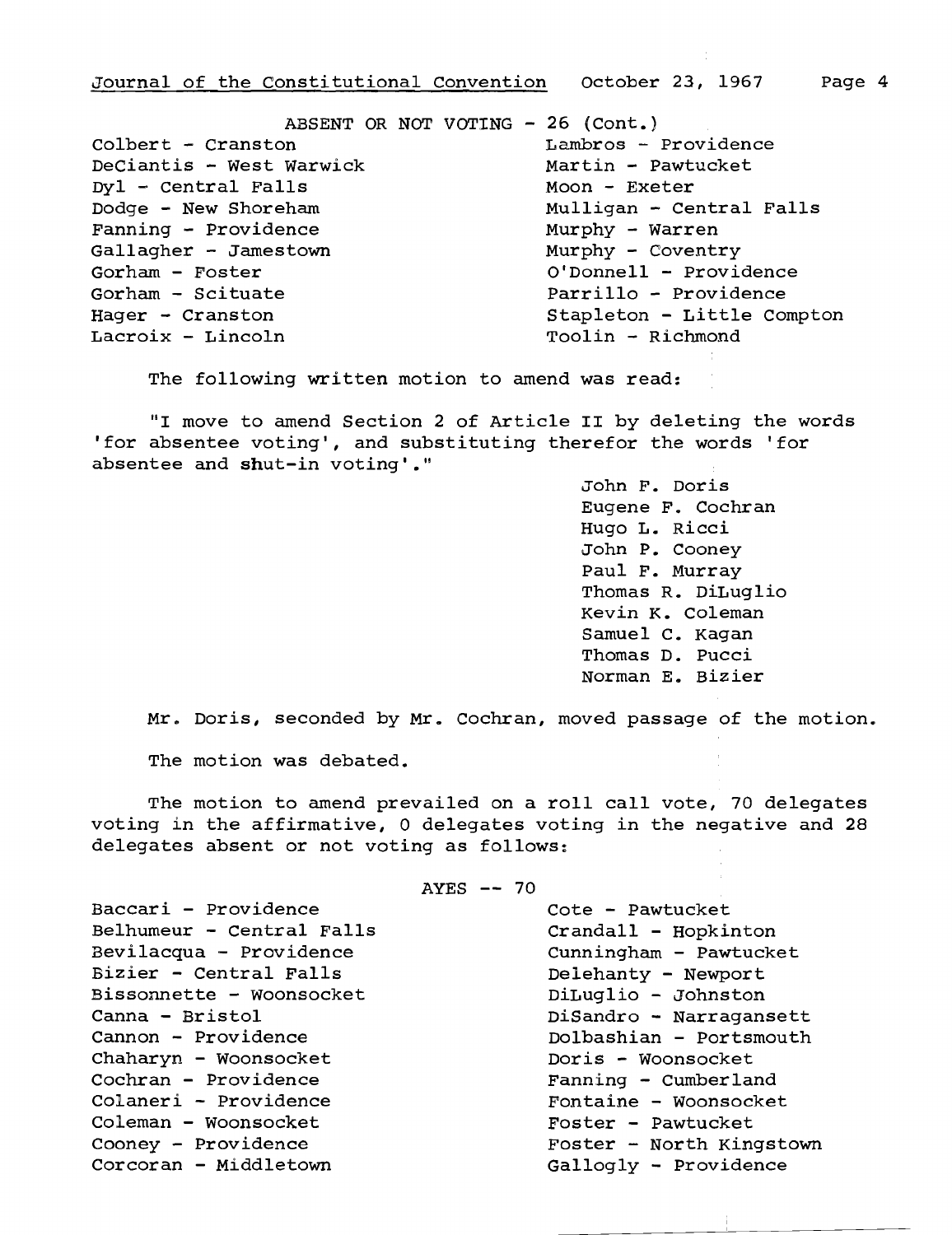Gammino - Providence Murphy - Tiverton Gates - South Kingstown Murray - Newport Geoffroy - West Warwick Nathanson - Warwick Giangiacomo - Providence controleva - Providence Giguere - Woonsocket en and Pell - Newport Kaga~'l Providence Prince - Woonsocket Kanakry - Pawtucket Kenyon - West Greenwich<br>LaFrance - Pawtucket Pullner - Cranston  $L$ aFrance - Pawtucket Lallo - Westerly **Example 2018** Ricci - Providence Laporte - Burrillville Roberts - Providence Macari - Cranston Smart - Lincoln Matzner - Providence McCabe - Pawtucket Viall - East Providence McKinnon - Pawtucket Wexler - Providence McKiernan - Providence Willey - Barrington Merolla - Providence Wrenn - Providence

 $AYES - 70 (Cont.)$ 

Greenhalgh - Glocester - Pickard - East Greenwich LaSalle - Warwick Saosento - East Providence Lawrence - Providence Sherry - North Smithfield Manning - Cumberland Steere - East Providence<br>Matzner - Providence Steere - Smithfield McGrath - Providence Warren - North Providence

ABSENT OR NOT VOTING -- <sup>28</sup>

Barber - Westerly Gorham - Scituate Beauchemin - Pawtucket Hager - Cranston Bride - Warwick Mathematics Lacroix - Lincoln Capuano - Woonsocket Lambros - Providence Castiglia - Cranston Martin - Pawtucket Colbert - Cranston Moon - Exeter DeCiantis - West Warwick Mulligan -Central Falls Dyl - Central Falls Murphy - Warren Dodge - New Shoreham Murphy - Coventry Fanning - Providence **O**Donnell - Providence Feeney,- East Providence<br>Gallagher - Jamestown entitle Computer Stapleton - Little Com Gmelin - Charlestown Toolin - Richmond

Appolonia - West Warwick . Gorham - Foster Stapleton - Little Compton

The following written motion to amend was read;

"I hereby move to amend Article IV by adding thereto the following  $section:$ 

Sec. 23. The General Assembly shall have no power to authorize any lottery without the express consent of the people."

> John F. Doris Eugene F. Cochran (continued)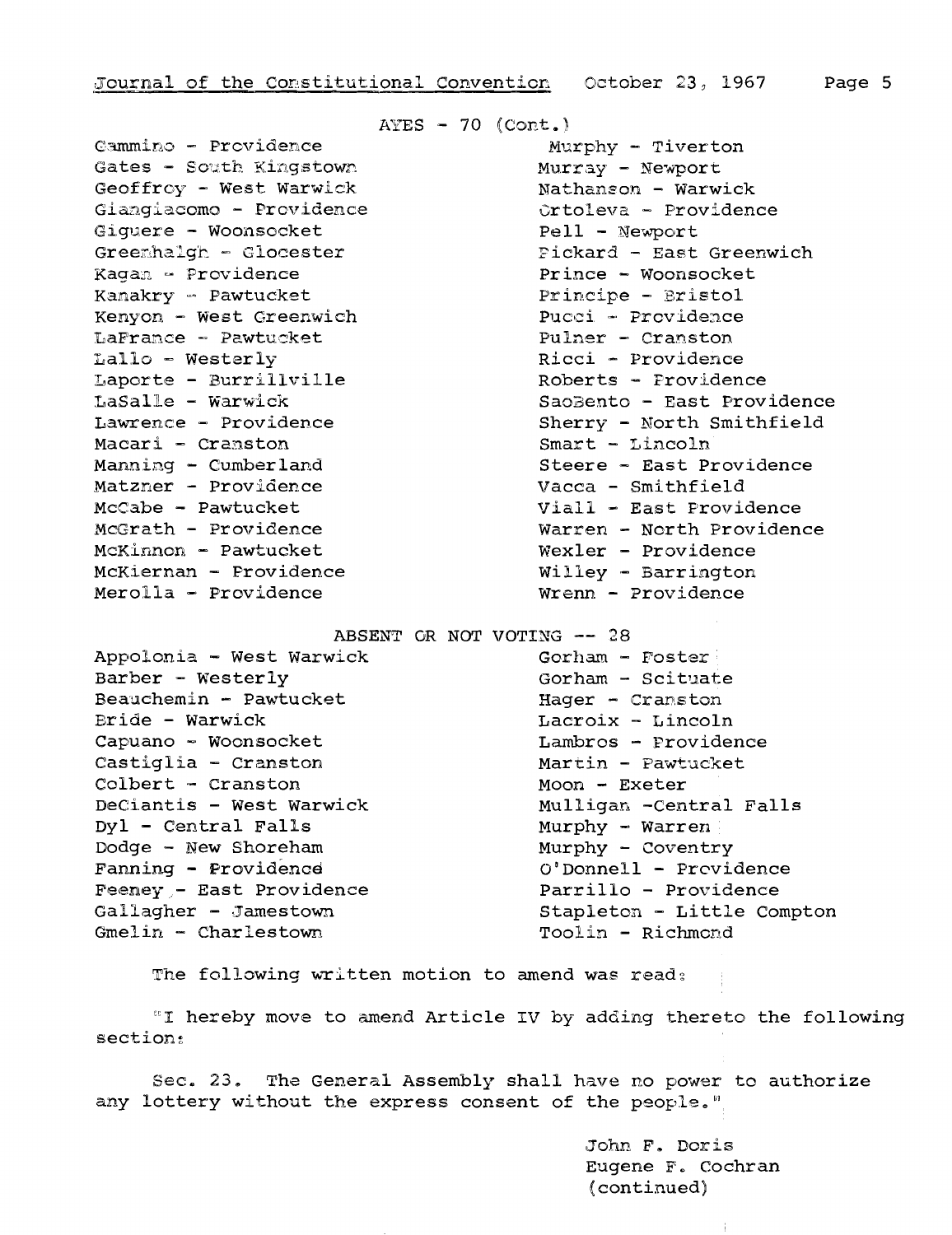Hugo L. Ricci John F. Cooney Paul F. Murray Thomas R. DiLug1io Kevin K. Coleman Samuel C. Kagan Thomas D. Pucci Norman E. Bizier Osias cote

 $Mr.$  Doris, seconded by Messrs. Cochran, Ricci, Wrenn, Bizier, McGrath, Lawrence. Lallo. Wexler. and McKinnon, moved passage of the motion.

At  $3:23$   $F.M.$  the Chairman yielded the rostrum to Mr. David D. Warren, First Vice Chairman.

The motion was debated.

Mr. Fanning of Cumberland, seconded by Mr. Roberts, offered the following written motion to amend:

"1 move to amend the amendment by striking the following words 'without the express consent of the people'."

Stephen A. Fanning

Mr. Doris, recognized on a point of order, submitted that the motion to amend an amendment was out of order.

The Chairman ruled that the motion was in order.

Mr. Doris, seconded by Messrs. Cote and Ricci, moved that the motion to amend be laid on the table.

The motion to lay on the table prevailed on a voice vote.

The motion to amend, offered by Mr. Doris and several other delegates, prevailed on a roll call vote, 52 delegates voting in the affirmative, 13 delegates voting in the negative and 33 delegates absent or not voting as follows:

 $AYES$  -- 52

Baccari - Providence<br>Belhumeur - Central Falls Cooney - Providence Belhumeur - Central Falls Bevilacqua - Providence Corcoran - Middletown<br>Bizier - Central Falls Cote - Pawtucket Bizier - Central Falls<br>Canna - Bristol Chaharyn - Woonsocket Delehanty - Newport Cochran - Providence DiLuglio - Johnston Colaneri - Providence DiSandro - Narragansett

Cunningham - Pawtucket  $Dolbashian -$  Portsmouth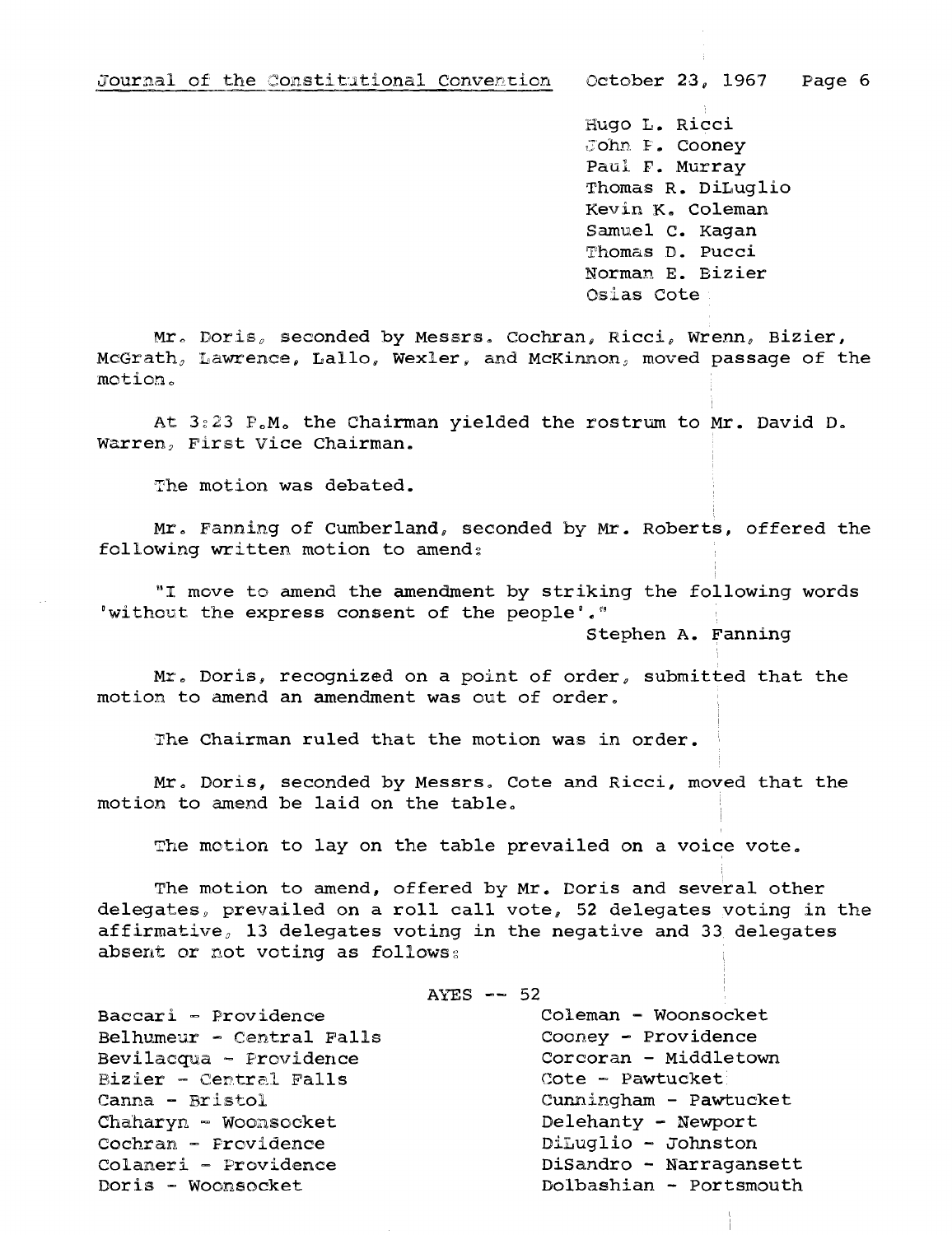Feeney - East Providence Fontaine - Woonsocket Foster - Fawtucket Gallogly - Providence Gammino - Providence Gates - South Kingstown Geoffroy - West Warwick Giangiacomo - Providence Giguere - Woonsocket Kagan - Providence Kanakry - Pawtucket LaFrance - Pawtucket  $Lallo - Westerly$ Laporte - Burrillville Lawrence - Providence Macari - Cranston

Manning - Cumberland

 $AYES$  -- 52 (Cont.)

Matzmer - Providence McGrath - Providence McKinnon - Pawtucket McKiernan - Providence Merolla - Providence Murphy - Tiverton Murray - Newport Ortoleva - Providence Prince - Woonsocket Principe - Bristol Pucci - Providence Ricci - Providence SaoBento - East Providence Sherry - North Smithfield Viall - East Providence Wexler - Providence Wrenn - Providence

NOES  $-- 13$ 

 $Crandall$  -  $Hopkinton$ Foster - North Kingstown Greenhalgh - Glocester Kenyon - West Greenwich LaSalle - Warwick Nathanson - Warwick

Pell - Newport Pickard - East Greenwich Roberts - Providence  $Smart - Lincoln$ Steere - East Providence Warren - North Providence

 $Willley - Barrington$ 

AESENT OR NOT VOTING -- 33

Appolonia - West Warwick Barber - Westerly Beauchemin - Pawtucket Bissonnette - Woonsocket Bride - Warwick Cannon - Providence Capuano - Woonsocket Castiglia - Cranston  $\text{Colbert}$  - Cranston DeCiantis - West Warwick  $Dy1 - Central$  Falls Dodge - New Shoreham Fanning - Cumberland Fanning - Providence Gallagher - Jamestown Gmelin - Charlestown

Gorham  $-$  Foster Gorham - Scituate Lacroix - Lincoln Lambros - Providence Martin - Pawtucket McCabe - Pawtucket Moon - Exeter Mulligan - Central Falls Murphy - Warren Murphy - Coventry  $0'$ Donnell - Providence Parrillo - Providence Pulner - Cranston Stapleton - Little Compton Toolin - Richmond Vacca - Smithfield

Hager - Cranston

(During the roll call Mr. Matzner explained his vote.)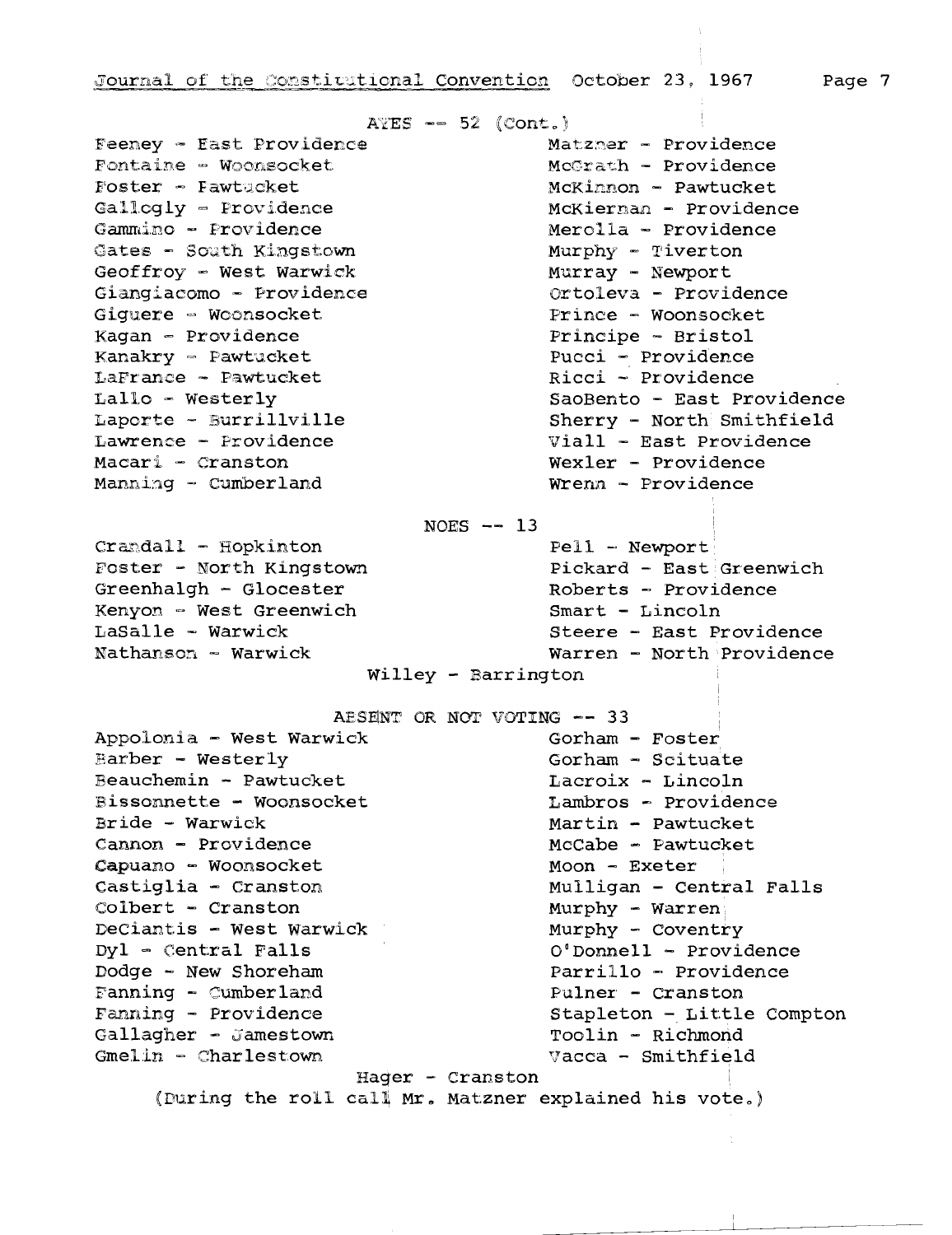Journal of the Constitutional Convention 0ctober 23, 1967 Page 8

The following written motion to amend was read:

"I move to amend Article IV by adding thereto the following new section~.

Section 23. All lotteries shall be prohibited in this state." Francis  $P_a$  O'Donnell

Mr. Roberts, seconded by Mr. Gates, moved passage of the motion.

Mr. Doris, seconded by Messrs. Cote, Foster, Bizier and Gallogly, moved that the motion to amend be laid on the table.

Mr. Gates requested a roll call vote on the motion to lay on the  $table.$ 

The Chairman inquired whether there was sufficient number of delegates desiring a roll call vote thereon.

There was a sufficient number so desiring,

,

The motion to lay on the table prevailed on a roll call vote, 48 delegates voting in the affirmative, 17 delegates voting in the negative and 33 delegates absent or not voting as follows:

AYES **- 48** 

Baccari - Providence , Kagan - Providence Belhumeur - Central Falls<br>
Kanakry - Pawtucket Bevilacqua - Providence | Carrance - Pawtucket Bizier - Central Falls and Lallo - Westerly Bissonnette - Woonsocket | Moonsocket | Laporte - Burrillville Canna - Bristol and LaSalle - Warwick Chaharyn - Woonsocket Lawrence - Providence Cochran - Providence Macari - Cranston Colaneri - Providence | Manning - Cumberland Coleman - Woonsocket McGrath - Providence Cooney - Providence | McKiernan - Providence Cote - Pawtucket Merolla - Providence Delehanty = Newport | Murphy - Tiverton DiLuglio - Johnston | Murray - Newport DiSandro - Narragansett | Controleva - Providence Dolbashian - Portsmouth Prince - Woonsocket Doris - Woonsocket and Principe - Bristol Feeney - East Providence | Pucci - Providence Fontaine - Woonsocket Ricci - Providence<br>
Foster - Pawtucket Sao Bento - East Pl Geoffroy - west Warwick Viall - East Providence  $G$ ianqiacomo - Providence Giquere - Woonsocket Wienn - Providence

Sao Bento - East Providence Gammino - Providence | Sherry - North Smithfield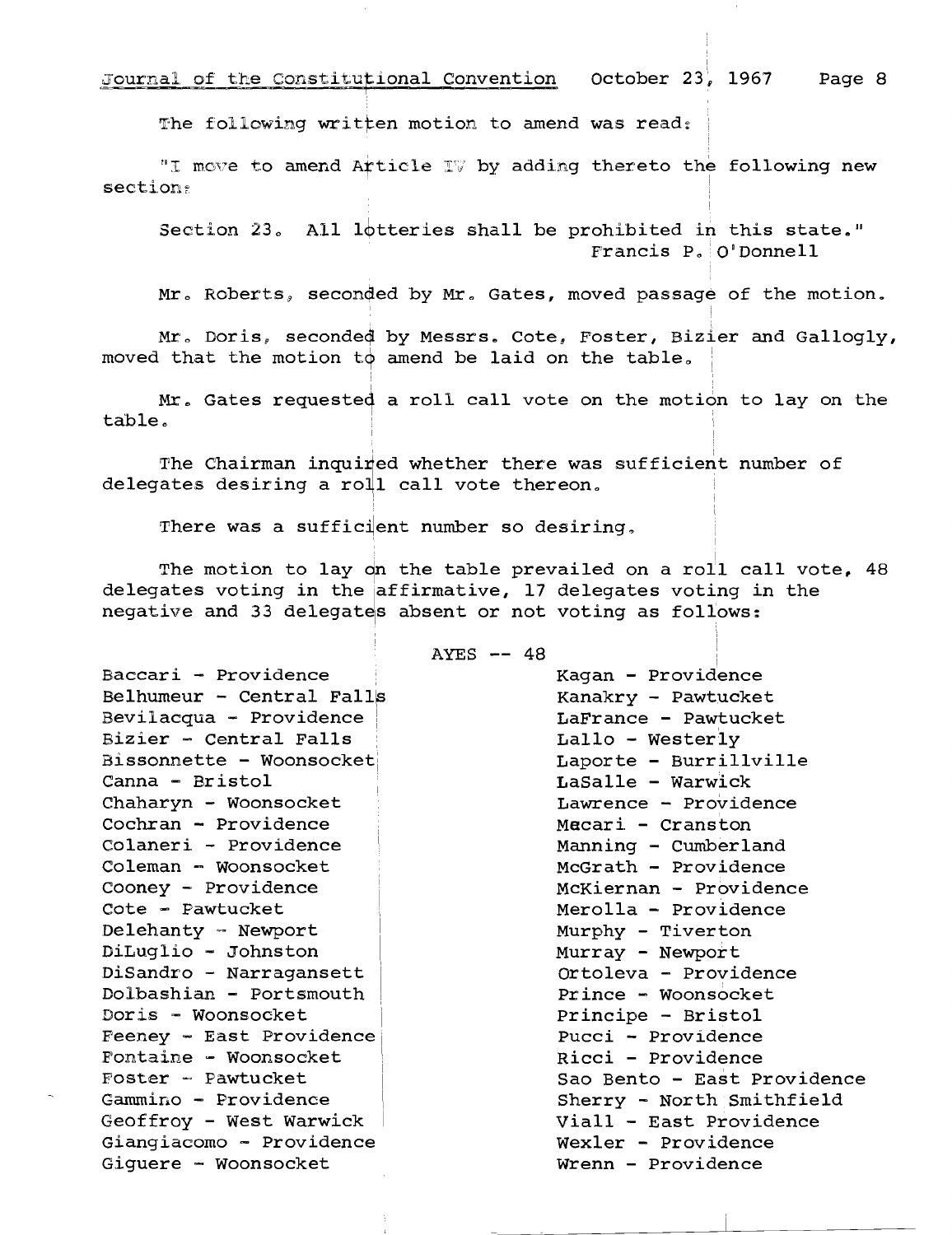JOUTEBUL OF the Second L  $NCES = 17$ Corcoran - Middletown Matzner - Providence  $Crandall = Eopkinton$ Nathanson - Warwick Fanning - Cumberland  $Pell -$  Newport Poster - North Kingstown Pickard - East Greenwich Roberts - Providence Callogly - Providence  $Smart - Lincoln$ Gates - South Kingstown Creenhalgh - Glocester Steere - East Providence Kenyon - West Greenwich Warren - North Providence Willey - Barrington ABSENT OR NOT VOTING -- 33 Gorham - Scituate Appolonia - West Warwick Barber - Westerly  $Haqer - Cranston$ **Peauchemin - Pawtucket** Lacroix - Lincoln Lambros - Providence  $Bride - Warwick$ Cannon - Providence Martin - Pawtucket Capuano - Woonsocket McCabe - Pawtucket Castiglia - Cranston McKinnon - Pawtucket  $Colbert - Cranston$ Moon - Exeter Cunningham - Pawtucket Mulligan - Central Falls DeCiantis - West Warwick Murphy - Warren Murphy - Coventry  $Dy1 - Central$  Falls O'Donnell - Providence Dodge - New Shoreham Fanning - Providence Parrillo - Providence Gallagher - Jamestown **Fulmer - Cranston**  $Gmelin - Charlestown$ Stapleton - Little Compton Gorham  $-$  Foster Toolin - Richmond Vacca - Smithfield The following written motion to amend was read: "I propose the following amendment to the proposed new constitution: ARTICLE IV OF THE LEGISLATIVE POWER Sec. 5. Add 'decennial' after the word 'new' in line 2." Edmund Wexler Mr. Wexler, seconded by Mr. Principe, moved passage of the motion. At 4:00 P.M. the Chairman again took the rostrum. The motion was debated. Mr. Doris, seconded by Mr. Cochran, moved that the motion to amend be laid on the table.